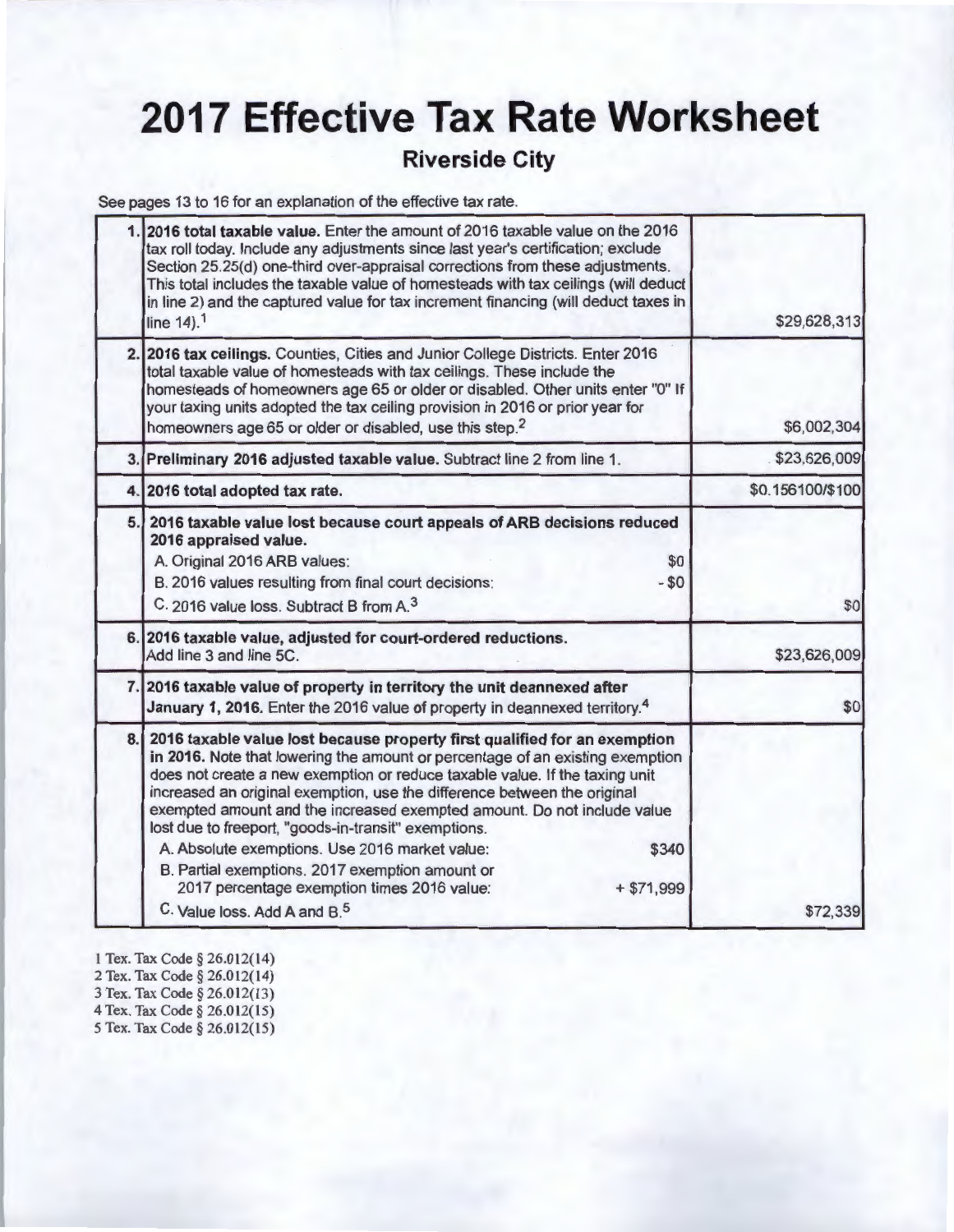## **2017 Effective Tax Rate Worksheet (continued) Riverside City**

| 9. | 2016 taxable value lost because property first qualified for agricultural<br>appraisal (1-d or 1-d-1), timber appraisal, recreational/scenic appraisal or<br>public access airport special appraisal in 2017. Use only those properties<br>that first qualified in 2017; do not use properties that qualified in 2016.<br>A. 2016 market value:<br>\$0<br>$-50$<br>B. 2017 productivity or special appraised value:<br>C. Value loss. Subtract B from A. <sup>6</sup> | \$0          |
|----|-----------------------------------------------------------------------------------------------------------------------------------------------------------------------------------------------------------------------------------------------------------------------------------------------------------------------------------------------------------------------------------------------------------------------------------------------------------------------|--------------|
|    | 10. Total adjustments for lost value. Add lines 7, 8C and 9C.                                                                                                                                                                                                                                                                                                                                                                                                         | \$72,339     |
|    | 11. 2016 adjusted taxable value. Subtract line 10 from line 6.                                                                                                                                                                                                                                                                                                                                                                                                        | \$23,553,670 |
|    | 12. Adjusted 2016 taxes. Multiply line 4 by line 11 and divide by \$100.                                                                                                                                                                                                                                                                                                                                                                                              | \$36,767     |
|    | 13. Taxes refunded for years preceding tax year 2016. Enter the amount of<br>taxes refunded by the taxing unit for tax years preceding tax year 2016. Types<br>of refunds include court decisions, Tax Code § 25.25(b) and (c) corrections and<br>Tax Code § 31.11 payment errors. Do not include refunds for tax year 2016.<br>This line applies only to tax years preceding tax year 2016. <sup>7</sup>                                                             | \$0          |
|    | 14. Taxes in tax increment financing (TIF) for tax year 2016. Enter the amount of<br>taxes paid into the tax increment fund for a reinvestment zone as agreed by the<br>taxing unit. If the unit has no 2017 captured appraised value in Line 16D, enter<br>$"0"$ <sup>8</sup>                                                                                                                                                                                        | \$0          |
|    | 15. Adjusted 2016 taxes with refunds and TIF adjustment. Add lines 12 and 13,<br>subtract line 14.9                                                                                                                                                                                                                                                                                                                                                                   | \$36,767     |
|    | 16. Total 2017 taxable value on the 2017 certified appraisal roll today. This<br>value includes only certified values and includes the total taxable value of<br>homesteads with tax ceilings (will deduct in line 18). These homesteads<br>includes homeowners age 65 or older or disabled. <sup>10</sup><br>A. Certified values only:<br>\$32,065,660<br>B. Counties: Include railroad rolling stock values<br>certified by the Comptroller's office:<br>$+$ \$0    |              |

6 Tex. Tax Code§ 26.012(15) 7 Tex. Tax Code § 26.012(13) 8 Tex. Tax Code§ 26.03(c) 9 Tex. Tax Code § 26.012(13) 10 Tex. Tax Code § 26.012(15)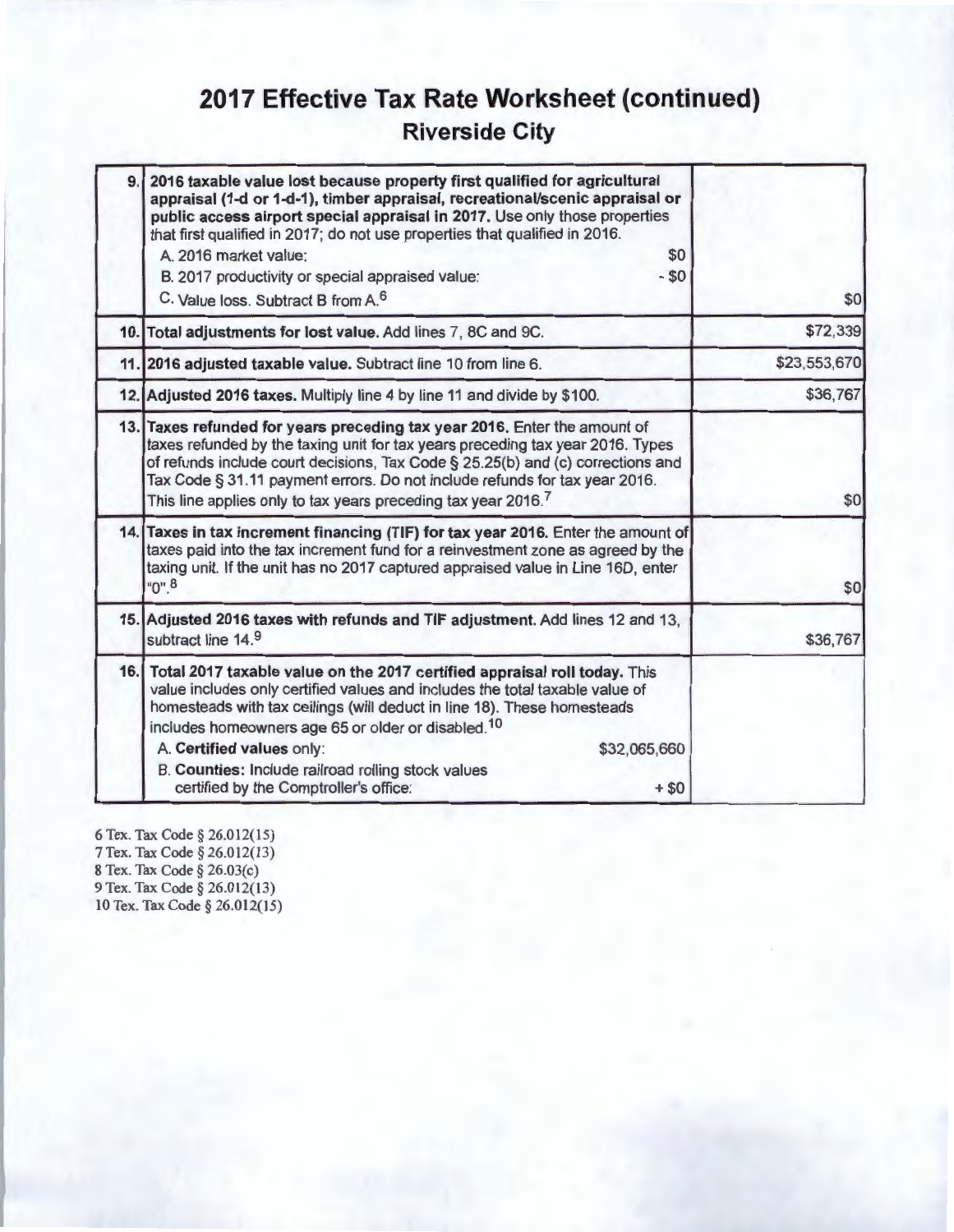## **2017 Effective Tax Rate Worksheet {continued) Riverside City**

| 16.<br>(cont.) | C. Pollution control exemption: Deduct the value<br>of property exempted for the current tax year for<br>the first time as pollution control property:<br>D. Tax increment financing: Deduct the 2017<br>captured appraised value of property taxable by a<br>taxing unit in a tax increment financing zone for<br>which the 2017 taxes will be deposited into the tax<br>increment fund. Do not include any new property<br>value that will be included in line 21 below. <sup>11</sup><br>E. Total 2017 value. Add A and B, then subtract C<br>and D.                                                                                                                                                                                                                                                                                                                                                                                                                                                                                                                                                                                                                                                                                                       | $- $0$<br>$-50$     | \$32,065,660 |
|----------------|---------------------------------------------------------------------------------------------------------------------------------------------------------------------------------------------------------------------------------------------------------------------------------------------------------------------------------------------------------------------------------------------------------------------------------------------------------------------------------------------------------------------------------------------------------------------------------------------------------------------------------------------------------------------------------------------------------------------------------------------------------------------------------------------------------------------------------------------------------------------------------------------------------------------------------------------------------------------------------------------------------------------------------------------------------------------------------------------------------------------------------------------------------------------------------------------------------------------------------------------------------------|---------------------|--------------|
| 17.            | Total value of properties under protest or not included on certified<br>appraisal roll. <sup>12</sup><br>A. 2017 taxable value of properties under<br>protest. The chief appraiser certifies a list of<br>properties still under ARB protest. The list shows<br>the appraisal district's value and the taxpayer's<br>claimed value, if any or an estimate of the value if<br>the taxpayer wins. For each of the properties<br>under protest, use the lowest of these values.<br>Enter the total value. <sup>13</sup><br>B. 2017 value of properties not under protest or<br>included on certified appraisal roll. The chief<br>appraiser gives taxing units a list of those taxable<br>properties that the chief appraiser knows about<br>but are not included at appraisal roll certification.<br>These properties also are not on the list of<br>properties that are still under protest. On this list<br>of properties, the chief appraiser includes the<br>market value, appraised value and exemptions<br>for the preceding year and a reasonable estimate<br>of the market value, appraised value and<br>exemptions for the current year. Use the lower<br>market, appraised or taxable value (as<br>appropriate). Enter the total value. <sup>14</sup> | \$461,530<br>$+ $0$ |              |

11 Tex. Tax Code§ 26.03(c)

12 Tex. Tax Code§ 26.0l(c)

13 Tex. Tax Code§ 26.04 and 26.041 14 Tex. Tax Code§ 26.04 and 26.041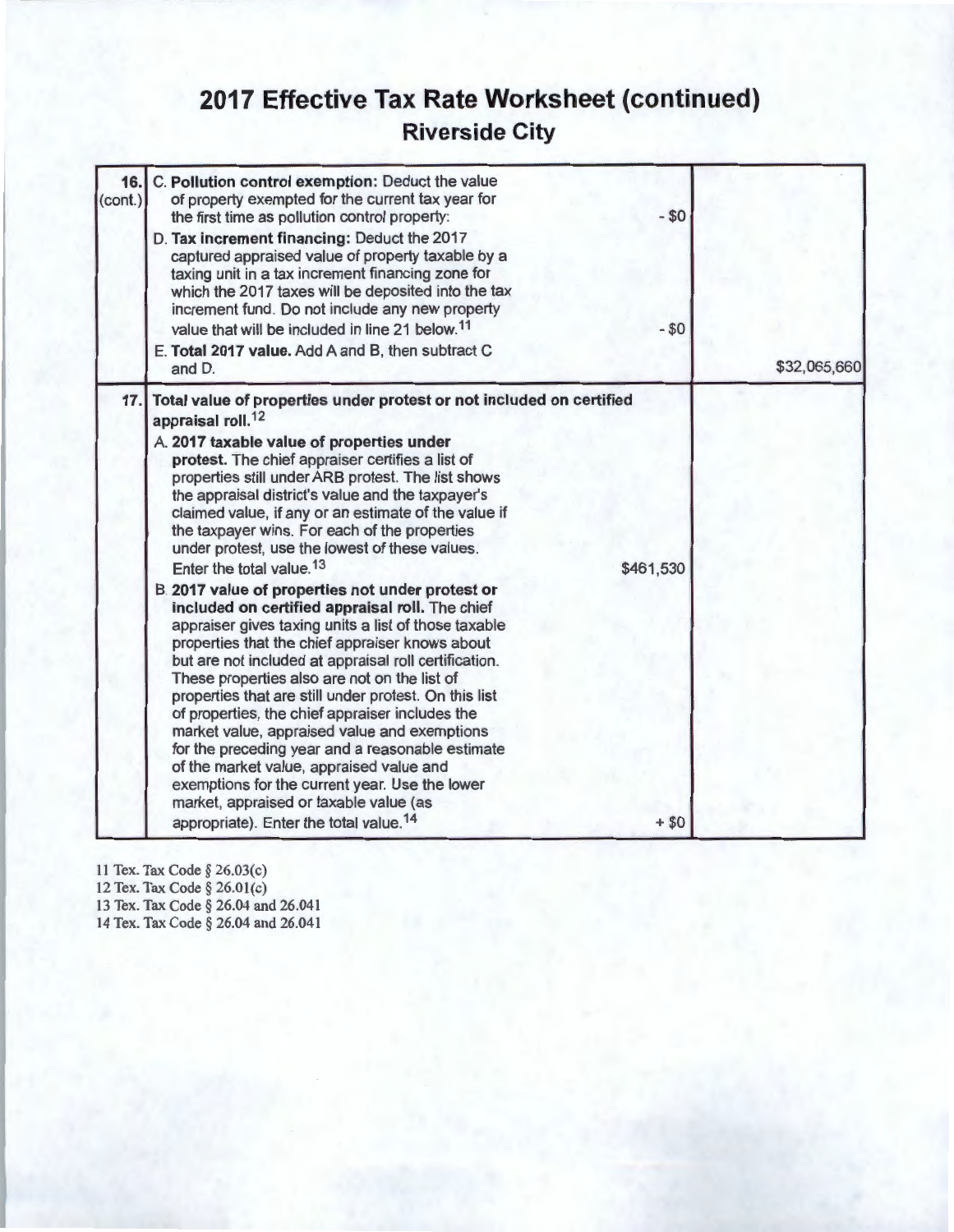### **2017 Effective Tax Rate Worksheet (continued) Riverside City**

| 17.<br>(cont.) | C. Total value under protest or not certified. Add<br>A and B.                                                                                                                                                                                                                                                                                                                                                                                                                                                                                                                                                                                 | \$461,530      |
|----------------|------------------------------------------------------------------------------------------------------------------------------------------------------------------------------------------------------------------------------------------------------------------------------------------------------------------------------------------------------------------------------------------------------------------------------------------------------------------------------------------------------------------------------------------------------------------------------------------------------------------------------------------------|----------------|
|                | 18. 2017 tax ceilings. Counties, cities and junior colleges enter 2017 total taxable<br>value of homesteads with tax ceilings. These include the homesteads of<br>homeowners age 65 or older or disabled. Other taxing units enter "0". If your<br>taxing units adopted the tax ceiling provision in 2016 or prior year for<br>homeowners age 65 or older or disabled, use this step. <sup>15</sup>                                                                                                                                                                                                                                            | \$6,011,820    |
|                | 19. 2017 total taxable value. Add lines 16E and 17C. Subtract line 18.                                                                                                                                                                                                                                                                                                                                                                                                                                                                                                                                                                         | \$26,515,370   |
|                | 20. Total 2017 taxable value of properties in territory annexed after January 1,<br>2008. Include both real and personal property. Enter the 2017 value of property<br>in territory annexed. <sup>16</sup>                                                                                                                                                                                                                                                                                                                                                                                                                                     | \$0            |
|                | 21. Total 2017 taxable value of new improvements and new personal property<br>located in new improvements. New means the item was not on the appraisal<br>roll in 2016. An improvement is a building, structure, fixture or fence erected on<br>or affixed to land. New additions to existing improvements may be included if<br>the appraised value can be determined. New personal property in a new<br>improvement must have been brought into the taxing unit after January 1, 2016<br>and be located in a new improvement. New improvements do include property<br>on which a tax abatement agreement has expired for 2017. <sup>17</sup> | \$964,810      |
|                | 22. Total adjustments to the 2017 taxable value. Add lines 20 and 21.                                                                                                                                                                                                                                                                                                                                                                                                                                                                                                                                                                          | \$964,810      |
|                | 23. 2017 adjusted taxable value. Subtract line 22 from line 19.                                                                                                                                                                                                                                                                                                                                                                                                                                                                                                                                                                                | \$25,550,560   |
|                | 24. 2017 effective tax rate. Divide line 15 by line 23 and multiply by \$100. <sup>18</sup>                                                                                                                                                                                                                                                                                                                                                                                                                                                                                                                                                    | \$0.1438/\$100 |
|                | 25. COUNTIES ONLY. Add together the effective tax rates for each type of tax the<br>county levies. The total is the 2017 county effective tax rate. <sup>19</sup>                                                                                                                                                                                                                                                                                                                                                                                                                                                                              |                |
|                | <b>Fund Name</b><br><b>Tax Rate</b><br>${fields.1}$<br>${fields2}$                                                                                                                                                                                                                                                                                                                                                                                                                                                                                                                                                                             | \$/\$100       |

15 Tex. Tax Code§ 26.012(6)

16 Tex. Tax Code§ 26.012(17)

17 Tex. Tax Code§ 26.012(17)

18 Tex. Tax Code§ 26.04(c)

19 Tex. Tax Code§ 26.04(d)

A county, city or hospital district that adopted the additional sales tax in November 2016 or in May 2017 must adjust its effective tax rate. The Additional Sales Tax Rate Worksheet on page 39 sets out this adjustment. Do not forget to complete the Additional Sales Tax Rate Worksheet if the taxing unit adopted the additional sales tax on these dates.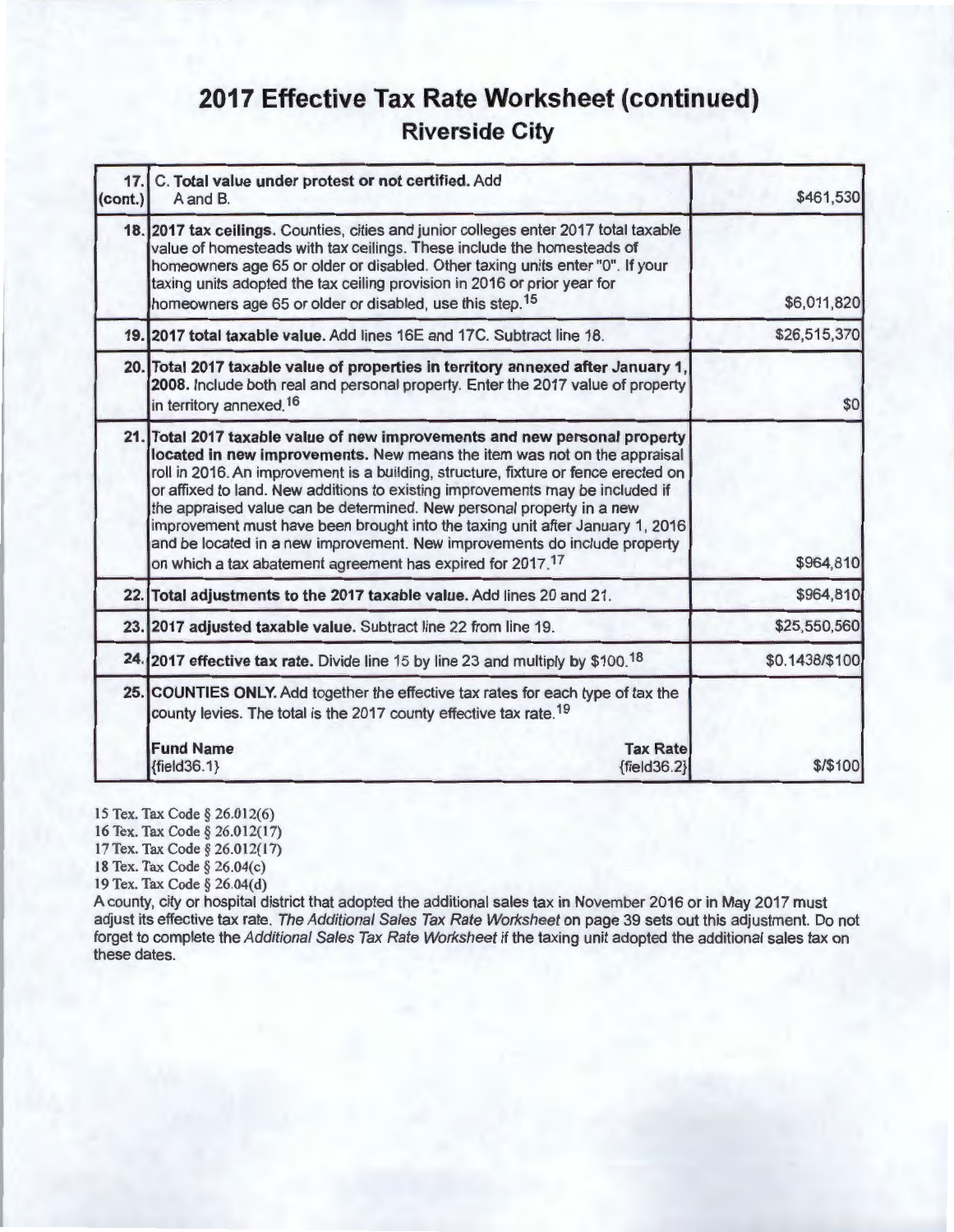# **2017 Rollback Tax Rate Worksheet**

#### **Riverside City**

See pages 17 to 21 for an explanation of the rollback tax rate.

|      | 26. 2016 maintenance and operations (M&O) tax rate.                                                                                                                                                                                                                                                                                                                                                                                                                                                                                                                                                                                                                         |                         | \$0.156100/\$100 |
|------|-----------------------------------------------------------------------------------------------------------------------------------------------------------------------------------------------------------------------------------------------------------------------------------------------------------------------------------------------------------------------------------------------------------------------------------------------------------------------------------------------------------------------------------------------------------------------------------------------------------------------------------------------------------------------------|-------------------------|------------------|
|      | 27. 2016 adjusted taxable value. Enter the amount from line 11.                                                                                                                                                                                                                                                                                                                                                                                                                                                                                                                                                                                                             |                         | \$23,553,670     |
| 28.1 | 2016 M&O taxes.<br>A. Multiply line 26 by line 27 and divide by \$100.<br>B. Cities, counties and hospital districts with<br>additional sales tax: Amount of additional sales<br>tax collected and spent on M&O expenses in<br>2016. Enter amount from full year's sales tax<br>revenue spent for M&O in 2016 fiscal year, if any.<br>Other units, enter "0." Counties exclude any<br>amount that was spent for economic development<br>grants from the amount of sales tax spent.<br>C. Counties: Enter the amount for the state criminal<br>justice mandate. If second or later year, the<br>amount is for increased cost above last year's                               | \$36,767<br>$+ $47,625$ |                  |
|      | amount. Other units, enter "0."<br>D. Transferring function: If discontinuing all of a<br>department, function or activity and transferring it<br>to another unit by written contract, enter the<br>amount spent by the unit discontinuing the<br>function in the 12 months preceding the month of<br>this calculation. If the unit did not operate this<br>function for this 12-month period, use the amount<br>spent in the last full fiscal year in which the unit<br>operated the function. The unit discontinuing the<br>function will subtract this amount in H below. The<br>unit receiving the function will add this amount in<br>H below. Other units, enter "0." | $+ $0$<br>$+/-$ \$0     |                  |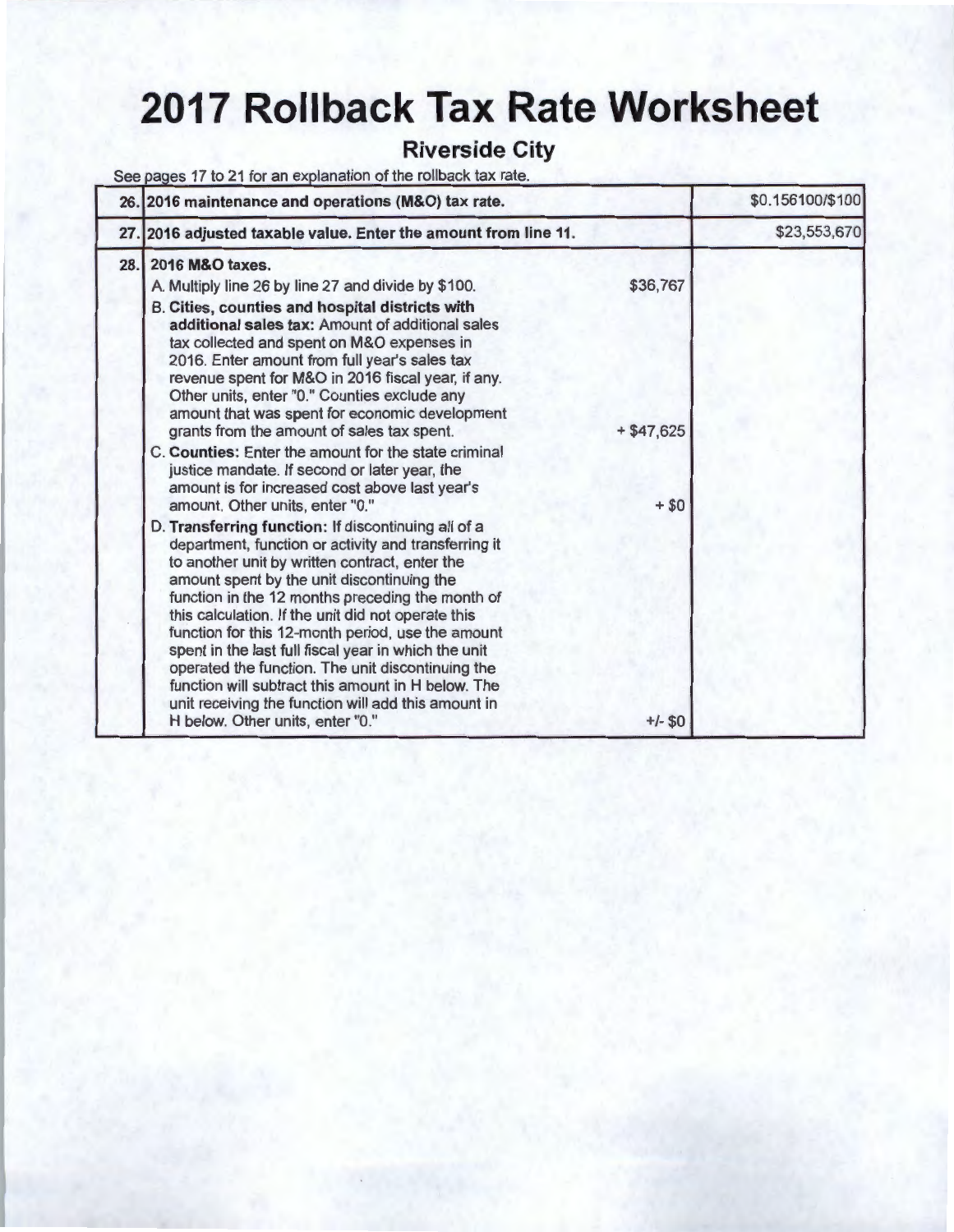## **2017 Rollback Tax Rate Worksheet (continued) Riverside City**

| 28.<br>(cont.) | E. Taxes refunded for years preceding tax year<br>2016: Enter the amount of M&O taxes refunded<br>during the last budget year for tax years<br>preceding tax year 2016. Types of refunds<br>include court decisions, Section 25.25(b) and (c)<br>corrections and Section 31.11 payment errors. Do<br>not include refunds for tax year 2016. This line<br>applies only to tax years preceding tax year 2016.<br>F. Enhanced indigent health care expenditures:<br>Enter the increased amount for the current year's<br>enhanced indigent health care expenditures | $+ $0$          |                |
|----------------|------------------------------------------------------------------------------------------------------------------------------------------------------------------------------------------------------------------------------------------------------------------------------------------------------------------------------------------------------------------------------------------------------------------------------------------------------------------------------------------------------------------------------------------------------------------|-----------------|----------------|
|                | above the preceding tax year's enhanced indigent<br>health care expenditures, less any state<br>assistance.<br>G. Taxes in tax increment financing (TIF): Enter<br>the amount of taxes paid into the tax increment<br>fund for a reinvestment zone as agreed by the<br>taxing unit. If the unit has no 2017 captured<br>appraised value in Line 16D, enter "0."<br>H. Adjusted M&O Taxes. Add A, B, C, E and F. For<br>unit with D, subtract if discontinuing function and                                                                                       | $+ $0$<br>$-50$ |                |
|                | add if receiving function. Subtract G.<br>29. 2017 adjusted taxable value.                                                                                                                                                                                                                                                                                                                                                                                                                                                                                       |                 | \$84,392       |
|                | Enter line 23 from the Effective Tax Rate Worksheet.                                                                                                                                                                                                                                                                                                                                                                                                                                                                                                             |                 | \$25,550,560   |
|                | 30. 2017 effective maintenance and operations rate.<br>Divide line 28H by line 29 and multiply by \$100.                                                                                                                                                                                                                                                                                                                                                                                                                                                         |                 | \$0.3302/\$100 |
|                | 31. 2017 rollback maintenance and operation rate.<br>Multiply line 30 by 1.08. (See lines 49 to 52 for additional rate for pollution<br>control expenses.                                                                                                                                                                                                                                                                                                                                                                                                        |                 | \$0.3566/\$100 |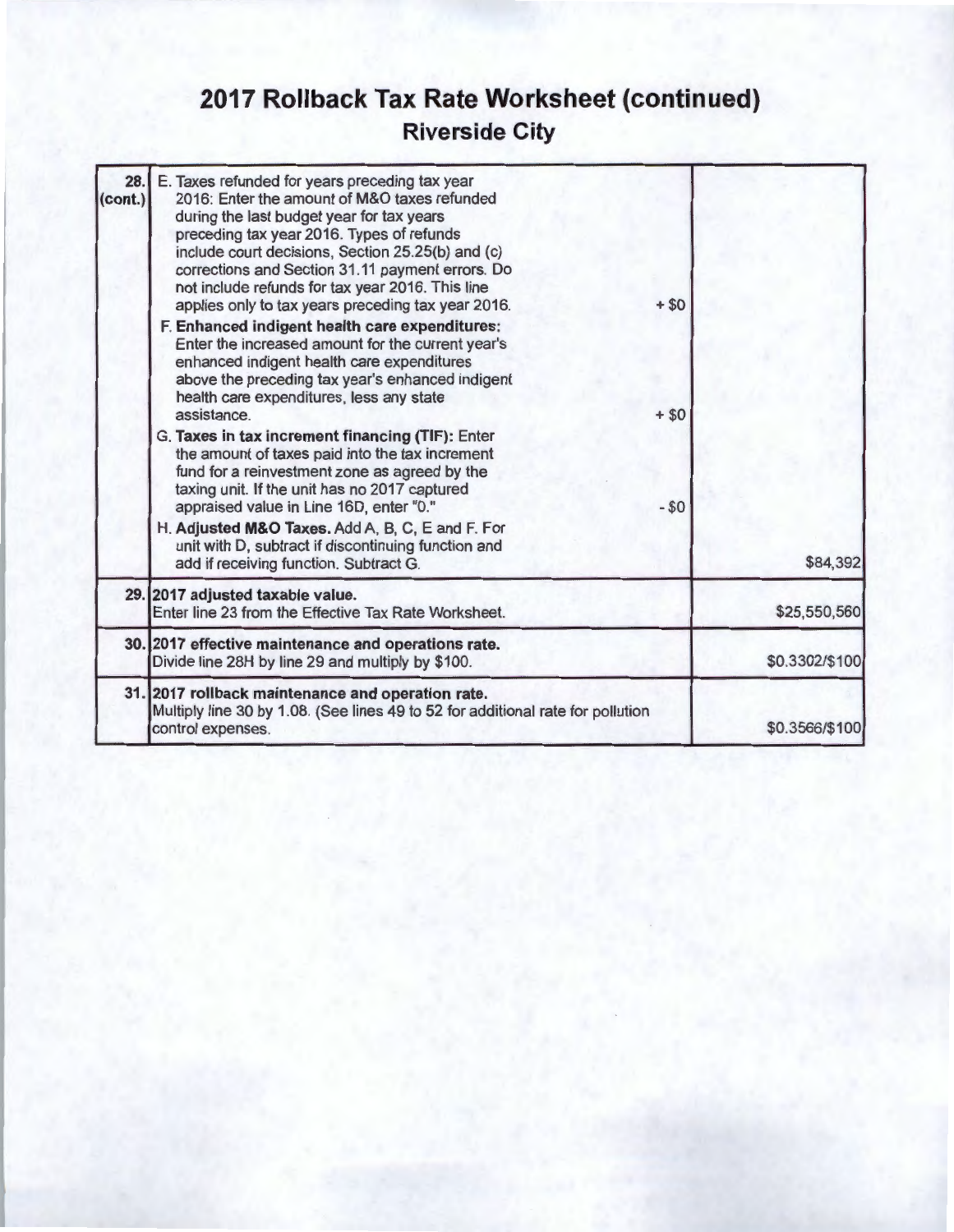## **2017 Rollback Tax Rate Worksheet (continued) Riverside City**

|                | Total 2017 debt to be paid with property taxes and additional sales tax                                                                                 | 32.1 |
|----------------|---------------------------------------------------------------------------------------------------------------------------------------------------------|------|
|                | revenue.<br>"Debt" means the interest and principal that will be paid on debts that:                                                                    |      |
|                | (1) are paid by property taxes,                                                                                                                         |      |
|                | (2) are secured by property taxes,                                                                                                                      |      |
|                | (3) are scheduled for payment over a period longer than one year and                                                                                    |      |
|                | (4) are not classified in the unit's budget as M&O expenses.                                                                                            |      |
|                | A: Debt also includes contractual payments to other                                                                                                     |      |
|                | taxing units that have incurred debts on behalf of this                                                                                                 |      |
|                | taxing unit, if those debts meet the four conditions                                                                                                    |      |
|                | above. Include only amounts that will be paid from                                                                                                      |      |
|                | property tax revenue. Do not include appraisal                                                                                                          |      |
|                | district budget payments. List the debt in Schedule B:<br>Debt Service.<br>\$0                                                                          |      |
|                | B: Subtract unencumbered fund amount used to                                                                                                            |      |
|                | reduce total debt.<br>$-50$                                                                                                                             |      |
|                | $-50$<br>C: Subtract amount paid from other resources.                                                                                                  |      |
| \$0            | D: Adjusted debt. Subtract B and C from A.                                                                                                              |      |
|                |                                                                                                                                                         |      |
| \$0            | 33. Certified 2016 excess debt collections. Enter the amount certified by the<br>collector.                                                             |      |
| \$0            | 34. Adjusted 2017 debt. Subtract line 33 from line 32.                                                                                                  |      |
| 100.000000%    | 35. Certified 2017 anticipated collection rate. Enter the rate certified by the<br>collector. If the rate is 100 percent or greater, enter 100 percent. |      |
| \$0            | 36. 2017 debt adjusted for collections. Divide line 34 by line 35.                                                                                      |      |
| \$26,515,370   | 37.12017 total taxable value. Enter the amount on line 19.                                                                                              |      |
| \$0.0000/\$100 | 38. 2017 debt tax rate. Divide line 36 by line 37 and multiply by \$100.                                                                                |      |
| \$0.3566/\$100 | 39.12017 rollback tax rate, Add lines 31 and 38.                                                                                                        |      |
|                | 40. COUNTIES ONLY. Add together the rollback tax rates for each type of tax the<br>county levies. The total is the 2017 county rollback tax rate.       |      |
|                |                                                                                                                                                         |      |
| \$/\$100       |                                                                                                                                                         |      |
|                | <b>Fund Name</b><br><b>Tax Rate</b><br>$\{field65.2\}$<br>${fields5.1}$                                                                                 |      |

A taxing unit that adopted the additional sales tax must complete the lines for the *Additional Sales Tax Rate*. A taxing unit seeking additional rollback protection for pollution control expenses completes the Additional Rollback Protection for Pollution Control.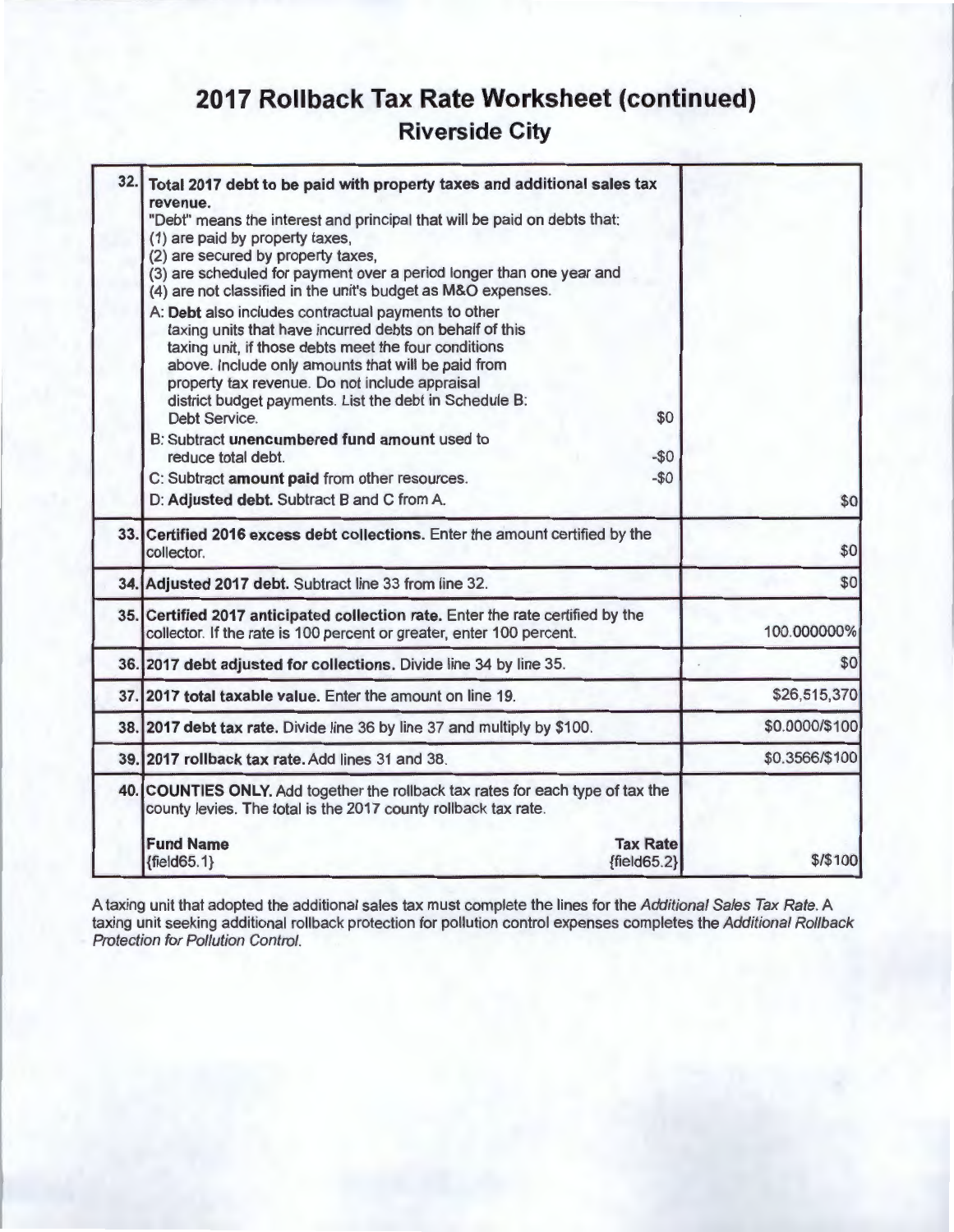## **Additional Sales Tax Rate Worksheet Riverside City**

| 41. Units that adopted the sales tax in August or November 2016, or in January or<br>May 2017. Enter the Comptroller's estimate of taxable sales for the previous<br>four quarters. Units that adopted the sales tax before August 2016, skip this<br>line. | \$0            |
|-------------------------------------------------------------------------------------------------------------------------------------------------------------------------------------------------------------------------------------------------------------|----------------|
| 42. Estimated sales tax revenue. Counties exclude any amount that is or will be<br>spent for economic development grants from the amount of estimated sales tax<br>revenue.                                                                                 |                |
| UNITS THAT ADOPTED THE SALES TAX IN AUGUST OR NOVEMBER<br>2016, OR IN JANUARY OR MAY 2017. Multiply the amount on line 41 by the<br>sales tax rate (.01, .005, or .0025, as applicable) and multiply the result by<br>.95.                                  |                |
| $-OR-$                                                                                                                                                                                                                                                      |                |
| UNITS THAT ADOPTED THE SALES TAX BEFORE AUGUST 2016. Enter the<br>sales tax revenue for the previous four quarters. Do not multiply by .95.                                                                                                                 | \$47,625       |
| 43. 2017 total taxable value. Enter the amount from line 37 of the Rollback Tax<br>Rate Worksheet.                                                                                                                                                          | \$26,515,370   |
| 44. Sales tax adjustment rate. Divide line 42 by line 43 and multiply by \$100.                                                                                                                                                                             | \$0.1796/\$100 |
| 45. 2017 effective tax rate, unadjusted for sales tax. Enter the rate from line 24 or<br>25, as applicable, on the Effective Tax Rate Worksheet.                                                                                                            | \$0.1438/\$100 |
| 46. 2017 effective tax rate, adjusted for sales tax.                                                                                                                                                                                                        |                |
| UNITS THAT ADOPTED THE SALES TAX IN AUGUST OR NOVEMBER<br>2016, OR IN JANUARY OR MAY 2017. Subtract line 45 from line 46.                                                                                                                                   |                |
| $-OR-$                                                                                                                                                                                                                                                      |                |
| UNITS THAT ADOPTED THE SALES TAX BEFORE AUGUST 2016. Enter<br>line 46, do not subtract.                                                                                                                                                                     | \$0.1438/\$100 |
| 47. 2017 rollback tax rate, unadjusted for sales tax. Enter the rate from line 39 or<br>40, as applicable, of the rollback tax rate worksheet.                                                                                                              | \$0.3566/\$100 |
| 48. 2017 rollback tax rate, adjusted for sales tax. Subtract line 44 from line 47.                                                                                                                                                                          | \$0.1770/\$100 |
|                                                                                                                                                                                                                                                             |                |

If the additional sales tax rate increased or decreased from last year, contact the Comptroller's office for special instructions on calculating the sales tax projection for the first year after the rate change.